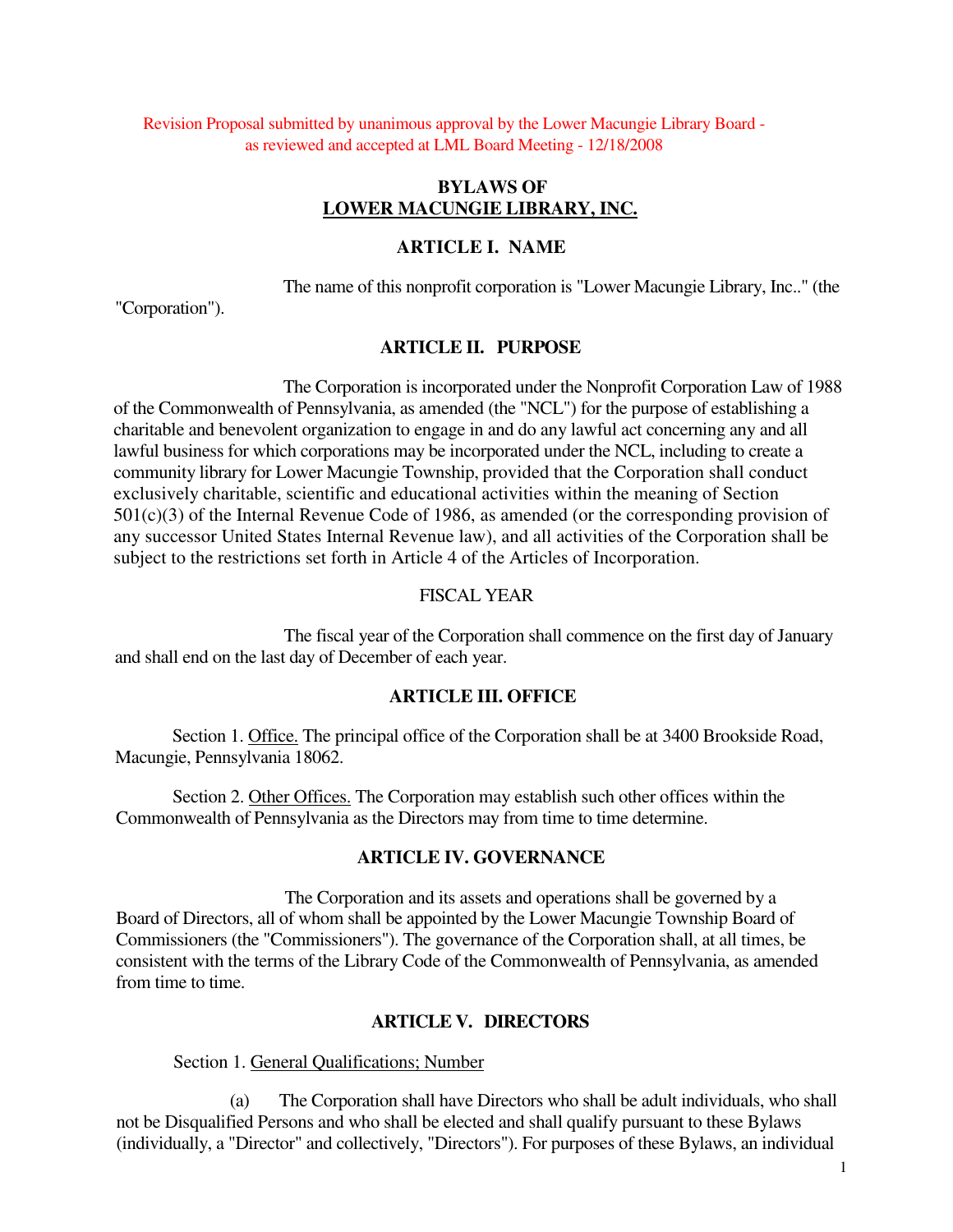(i) shall be considered an adult once he/she is eighteen (18) years old and (ii) shall be a Disqualified Person if he/she (A) has been removed for Cause as a Director under these Bylaws, (B) has ever threatened, commenced, participated in or supported any judicial, administrative or similar proceeding against the Corporation or its best interests or (C) is a paid employee of the Corporation.

(b) There shall be such number of Directors as the Commissioners of Lower Macungie Township may, from time to time determine, but there shall be no more, nor less than the number specified in the Library Code, which number of directors must be at least 5 and no more than 7. 24 Pa. Stat. Ann. § 4411..

## Section 2. Election of Directors.

(a) Directors shall be appointed by the Commissioners in staggered three (3) year terms, such that, to the extent possible, an equal number of Director terms shall expire in each year. Directors shall be appointed at the first regular meeting of the Commissioners in January unless a vacancy requires an earlier appointment. If a successor to a Director whose term is expiring is to be appointed, and the appointment is not timely made, then the term of the Director whose successor is to be appointed shall be extended to the date of the appointment. The extension of the term of a hold over Director shall not, however, serve to extend the term of his or her successor. If, however, a motion for appointment is made and no one is chosen, the

relevant Director position shall be considered vacant, until filled by a three/fifths vote of the Board of Commissioners, as set forth in Section 2(b) below.

(b) Directors shall be appointed by the affirmative vote of three/fifths of the Commissioners in office on the appointment date. Specific recommendations for the selection of Directors may be set forth in resolutions passed by the Directors from time to time.

Section 3. Powers. The Directors shall have all the powers given to Directors of a nonprofit Directorship corporation under the NCL. In addition to the foregoing, the following powers are hereby reserved to the Directors:

(a) The right to establish or amend the mission statement or purpose of the Corporation.

(b) The right to repeal or amend these Bylaws; provided, however, that no repeal or amendment shall become effective until approved by the Commissioners.

(c) The right to initiate and approve any of the following (i) any merger or consolidation of the Corporation with another corporation, (ii) any acquisition or disposition of the stock or assets of another corporation, (iii) any plan involving a split-up or division of the Corporation, (iv) a proceeding in bankruptcy or insolvency, (v) a plan of conversion to a business corporation, and (vi) the dissolution or liquidation of the Corporation.

(d) The right to annually review and approve a budget for the Corporation.

(e) The right to oversee and review all of the Corporation's activities, including but not limited to, activities relating to the security and preservation of the Corporation's assets.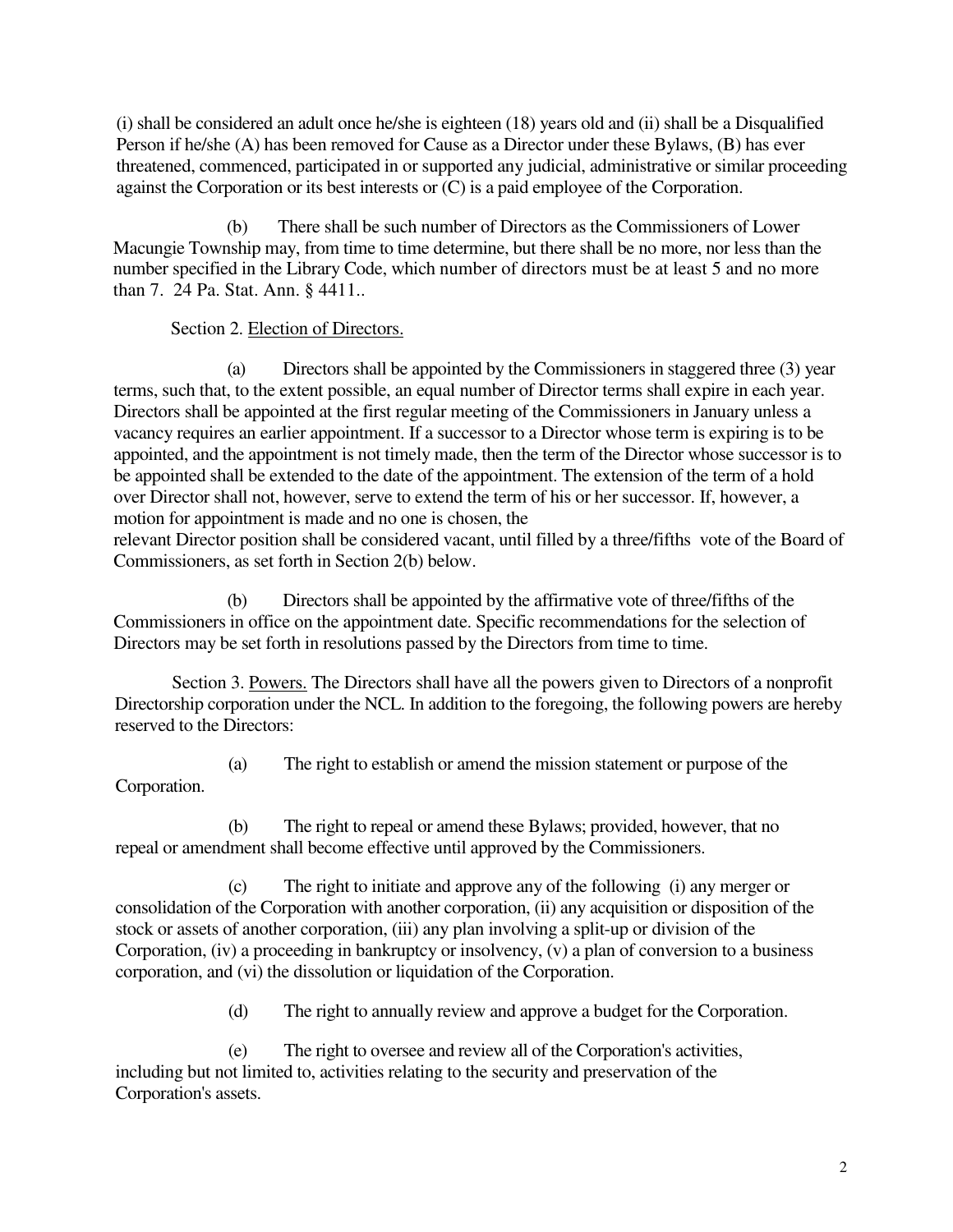(f) The right to oversee and control all investment of the Corporation's liquid and other investment assets.

(g) The right to approve the hiring and/or removal of any person for the position of Director of the Library.

In addition to the foregoing, if the Directors become aware that any officer or employee of the Corporation is engaging in activities that would constitute Cause for removal of a Director under Section 6 of this Article or which fail to comport with the purpose of the Corporation under Article II hereof, then, the Directors shall have the right to advise the Board of Directors of such person's activities.

Section 4. Voting Rights.

(a) Every Director shall be entitled to one vote. No Director shall sell his vote for money or anything of value. The right of a Director to vote shall cease on the date he or she is no longer a Director.

(b) Except as otherwise provided in these Bylaws, or under a mandatory provision of the NCL, or the Library Code, all actions taken by the Directors shall require the affirmative vote of a majority of the votes cast at a duly convened meeting.

Section 5. Vacancies. A vacancy or vacancies relating to the Directors shall exist if any of the following occur: (i) the death or resignation of a Director, (ii) if, at any organizational, regular or special meeting of the Commissioners of Lower Macungie Township at which any Director is to be appointed, the full number of Directors to be chosen at such meeting is not appointed, or if any of those appointed do not accept; or (iii) the removal of a Director. Any such vacancy or vacancies shall be filled by action of the Board of Commissioners, subject, however, to the provisions of this Article V.

Section 6. Removal. Any (delete this copy): of the Directors may be removed from office, for Cause, by the Library Directors and the Lower Macungie Township Board of Commissioners. The term "Cause" shall be defined as (1) a willful disregard of duties, (2) habitual absence from meetings, other than pursuant to an approved leave of absence, (3) any act or behavior by the Director which does, or could be reasonably expected to have the potential to, embarrass or bring the Corporation into disrepute, or (4) fraud related to the activities of the Corporation.

Section 7. Leave of Absence. No Director shall be entitled to take a leave of absence without the express permission of the Directors granted pursuant to a resolution passed at a regular or special meeting of the Directors. The Directors may, but shall not be required to, grant a Director's request for a leave of absence, and, in granting such request, may impose terms and conditions acceptable to the Directors. A Director on leave of absence shall, only for purposes of voting and establishing a quorum pursuant to these Bylaws, be treated as a Director who has resigned and not been replaced.

Section 8. Non-Transferability of Interest of Directors. No Director may transfer their interest as a Director or any right arising therefrom.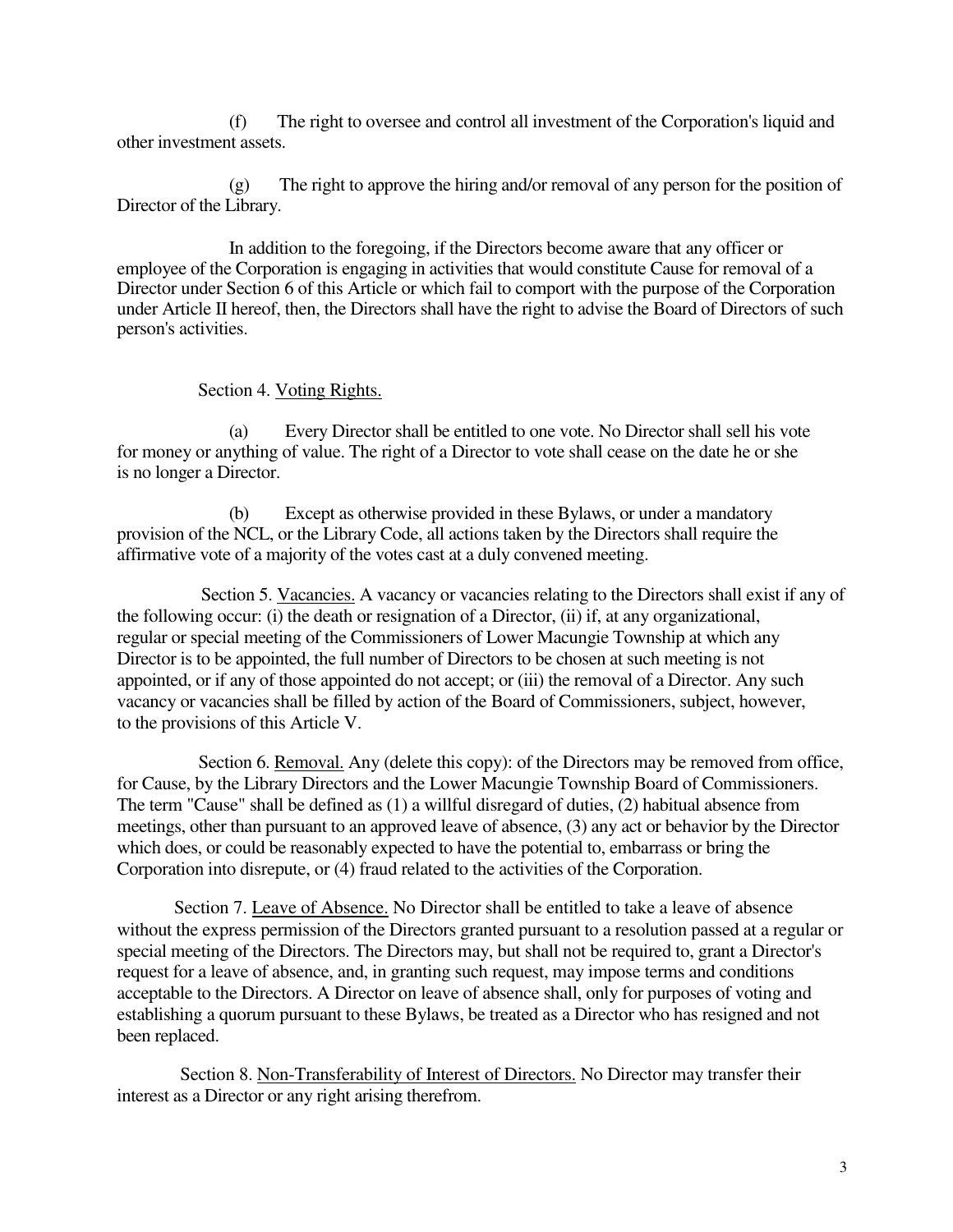#### **ARTICLE VI. MEETINGS OF THE BOARD OF DIRECTORS**

Section 1. Annual Meeting. The Annual Meeting of the Board of Directors (the "Annual Meeting") shall be held after the first regular meeting of the Lower Macungie Township Board of Commissioners in January of each year. The purpose is to introduce new Directors, elect all Officers, appoint the Executive Committee (President plus 3 Directors) and all Standing Committee Chairpersons, establish Goals/Objectives, meeting dates for all and to conduct such other business which may come before the Board. The Secretary shall provide the Directors with ten (10) days notice of the Annual Meeting..

Section 2. Regular Meetings. Unless expressly waived by the Directors, the Directors shall hold at least six (6) meetings each calendar year.

Section 3. Special Meetings. Special meetings of the Directors may be called either (a) at the discretion of the President, or (b) upon the written request of any four Directors. It shall be the responsibility of the Secretary to notify the Directors of a special meeting. A special meeting shall be held at such time and place as the Secretary may fix but in no event shall such special meeting be held less than ten (10) days nor more than sixty (60) days after the Secretary's receipt of such request. In the event the Secretary shall neglect or refuse to issue such call, the person or persons making the request may do so. All action taken at any special meeting of the Directors will be limited to those items on the agenda which have been provided to the Directors with the notice for the meeting.

Section 4. Quorum. A Directors' meeting duly called shall not be organized for the transaction of business unless a quorum is present. The presence in person or by telephone of a majority of the Directors entitled to vote shall constitute a quorum at all meetings of the Directors except as may be otherwise provided by law or by the Articles of Incorporation. The Directors present at a duly organized meeting may continue to carry out business until adjournment, notwithstanding the withdrawal of Directors during the course of the meeting leaving less than a quorum present. If a meeting cannot be organized because a quorum has not been attained, those present may, except as otherwise provided by statute, adjourn the meeting to such time and place as they may determine.

Sections 5. Action by Unanimous Consent. Except as may otherwise be provided in the Articles of Incorporation, any action which may be taken at a meeting of Directors may be taken without a meeting if a consent or consents in writing, setting forth the action to be taken, shall be signed by all of the Directors who would be entitled to vote at a meeting for such purpose, and shall be filed with the Secretary.

## Section 6. Removed<sup>1</sup>

Section 7. Assent. A Director who is present at a meeting of the Directors or at a committee of the Directors, at which action on any corporate matter is taken shall be presumed to have assented to the action taken unless, at such meeting, he or she dissents or abstains with respect to such matter. Nothing in this section shall bar a Director from asserting that minutes of the meeting incorrectly omitted his dissent or abstention if, promptly upon receipt of a copy of such minutes, the Director notifies the Secretary in writing of the asserted omission or inaccuracy.

1/Pursuant to action taken during the 31 July 2002 Board of Directors meeting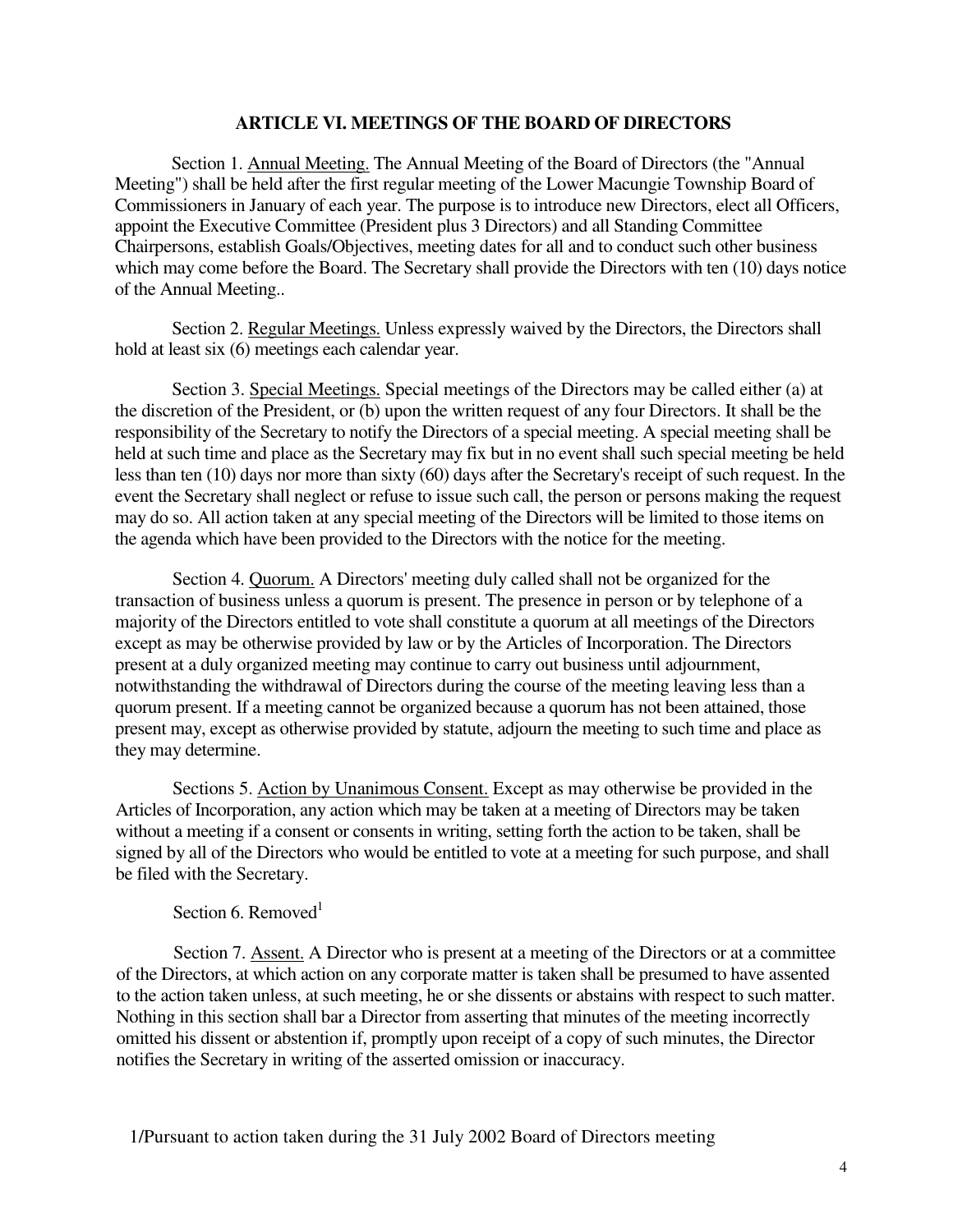Sections 8. Chairman. The President shall be the Chairman of the Board of Directors. The President shall have the right to vote.

Section 9. Location of Meetings. The meetings of the Directors shall be held at such places within Lehigh County, Commonwealth of Pennsylvania, as a majority of the Directors may from time to time designate.

### Section 10. Notice of Meetings of Directors.

(a) Notice Requirement.

(1) Notice of a regular meeting of the Directors must be given to each Director in accordance with Article XVI hereof at least fourteen (14) business days prior to the scheduled meeting.

(2) Notice of a special meeting of the Directors shall be given to each Director in accordance with Article XVI hereof at least five (5) days before the time at which the meeting is to be held.

(b) Content. Every required notice of a meeting shall state the place, date and time of the meeting, and with respect to a special meeting, the business to be transacted at, and the purpose of, any such special meeting.

## **ARTICLE VII. OFFICERS**

Section 1. Officers; Term; Qualifications. The officers of this Corporation shall be a President, a Vice President, a Secretary, and a Treasurer. The officers of the Corporation shall be elected by the Board of Directors at the January Annual Meeting Officers shall serve for a term of one (1) year which period shall automatically be extended, if necessary, to that date on which their respective successors are elected and qualified. Each officer of the Corporation (including the President) shall be elected by a majority vote of the Directors then in office. Any officer elected or appointed by the Board of Directors may be removed by the Board of Directors whenever in their judgment the best interests of the Corporation will be served thereby. All officers shall be adult individuals who are not Disqualified Persons. Any two or more offices may be held by the same person, except for the offices of President and Secretary. All officers shall be a Director at the date of his election. No paid employee of the Corporation shall serve as an officer of the Corporation.

Section 2. President. The President of the Corporation shall be the chief executive officer of the Corporation, and the Chairman of the Board of Directors. The President shall be a Director. It shall be the duty of the President to preside at all meetings of the Board of Directors, and the Executive Committee, shall be a member ex officio of all other Board Committees; and shall perform such other duties as outlined within these Bylaws. The President shall have general and active management of the affairs of the Corporation, shall see that all orders and resolutions of the Board of Directors are carried into effect, subject, however, to the right of the Directors to delegate specific powers. The President may periodically solicit agenda items from Directors. The President shall execute bonds, mortgages and other documents requiring a seal of the Corporation.

Section 3. Vice President. The Vice President shall discharge the duties of the President whenever the President for any reason cannot discharge the duties of his/her office.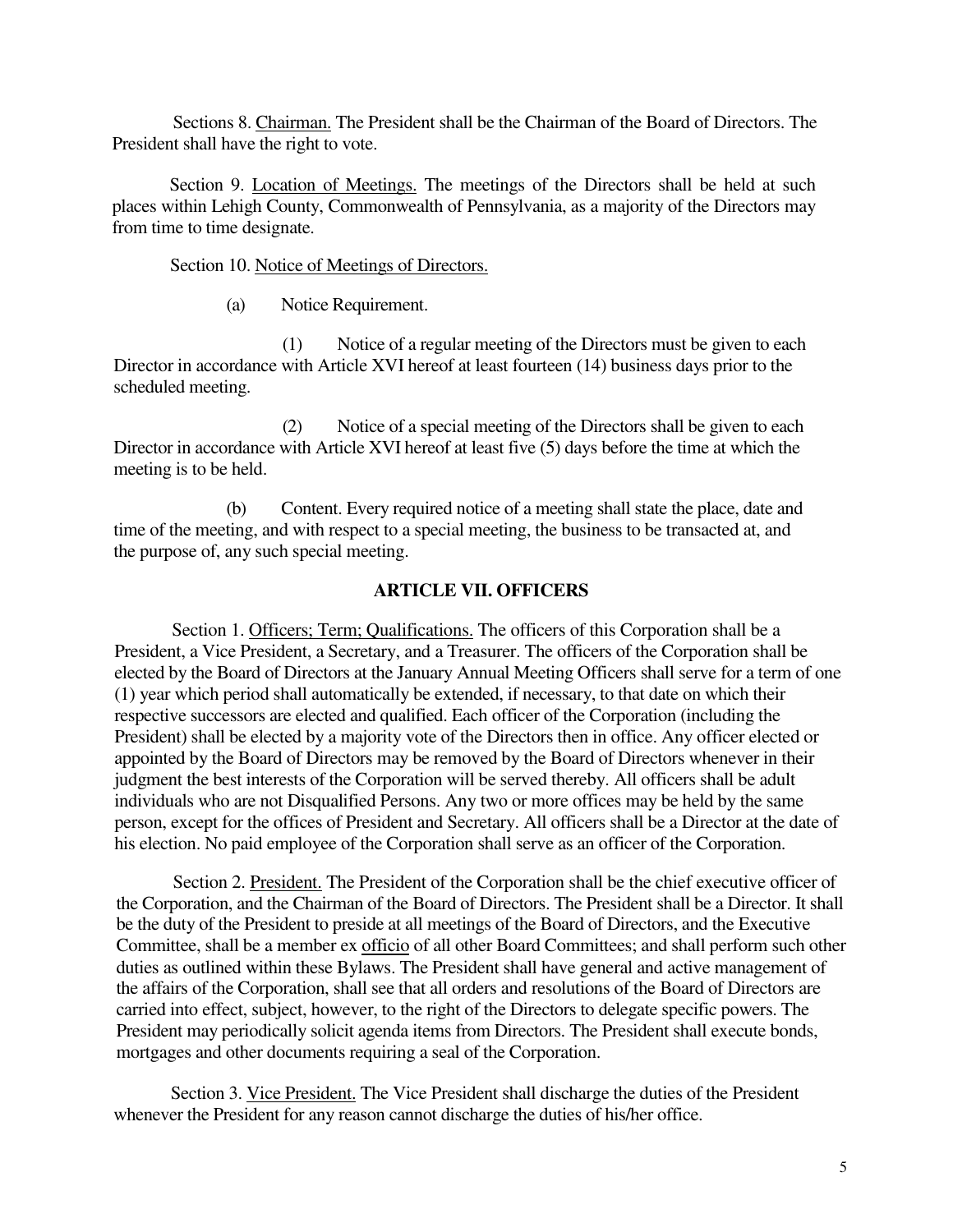Section 4. Treasurer. The Treasurer shall be accountable for the Corporation's funds and securities and shall keep full and accurate accounts of receipts and disbursements in books belonging to the Corporation, and shall keep the moneys of the Corporation in a separate account to the credit of the Corporation. The Treasurer shall disburse the funds of the Corporation as may be ordered by the Board of Directors, taking proper vouchers for such disbursements, and shall render to the President and Directors, at the regular meetings of the Board of Directors, or whenever they may require it, an account of all their transactions as Treasurer and of the financial condition of the Corporation. The Treasurer shall make themselves reasonably available to the Directors to provide them with such financial information relating to the Corporation as they request from time to time.

Section 5. Secretary. The Secretary shall be custodian of the corporate seal, and shall maintain an accurate record of the meetings of the Board of Directors and attend to such correspondence as pertains to the office, and shall present proposed minutes of all Board of Directors meetings he/she shall record to the President within thirty (30) days of such meetings. The Secretary shall collect and maintain minutes of all Board of Directors and Committee meetings. Furthermore, each standing and ad-hoc committee shall appoint its own secretary, who has the responsibility to create the minutes and, after they are approved, to transmit them to the corporation's Secretary for permanent keeping.

Section 6. Vacancy. In the event of a vacancy in the office of President, Vice President, Secretary, or Treasurer, such vacancy shall be filled by the Board of Directors at the next regular meeting of the Board of Directors.

Section 7. Other Officers and Agents. The Board of Directors may create such other officer positions as it shall deem necessary. Once created, these positions shall be filled by election by the Board of Directors and persons so elected shall hold their offices for such terms and shall exercise such powers, and perform such duties as shall be determined from time to time by the Board of Directors.

#### **ARTICLE VIII. TRANSACTION OF BUSINESS**

Section 1. Borrowing Money; Sale or Lease of Real Estate. The Corporation shall not borrow money, or purchase, sell, lease away, or otherwise dispose of any real estate, unless and until a resolution authorizing the same shall have been approved by 2/3 vote of the Directors. A resolution of the Directors authorizing the borrowing of money shall specify, by exact number or acceptable ranges, the sums, rates of interest and times of maturity of the loans. All proceeds derived from any loan, sale, lease, ground rent or mortgage, shall be faithfully and specifically used for or applied to the lawful activities of the Corporation.

Section 2. Collection of Money. The Corporation shall have the right and power to receive and collect moneys to the extent necessary for the accomplishment of the purpose or purposes for which it is organized. All moneys so received or collected shall be applied to the maintenance and operation or the furtherance of the lawful activities of the Corporation, and in no case shall such moneys be divided or distributed in any manner whatsoever among the Directors or officers.

Section 3. Checks and Notes. All checks or demands for money and notes of the Corporation shall be signed by such officer or officers as the Board of Directors may from time to time designate.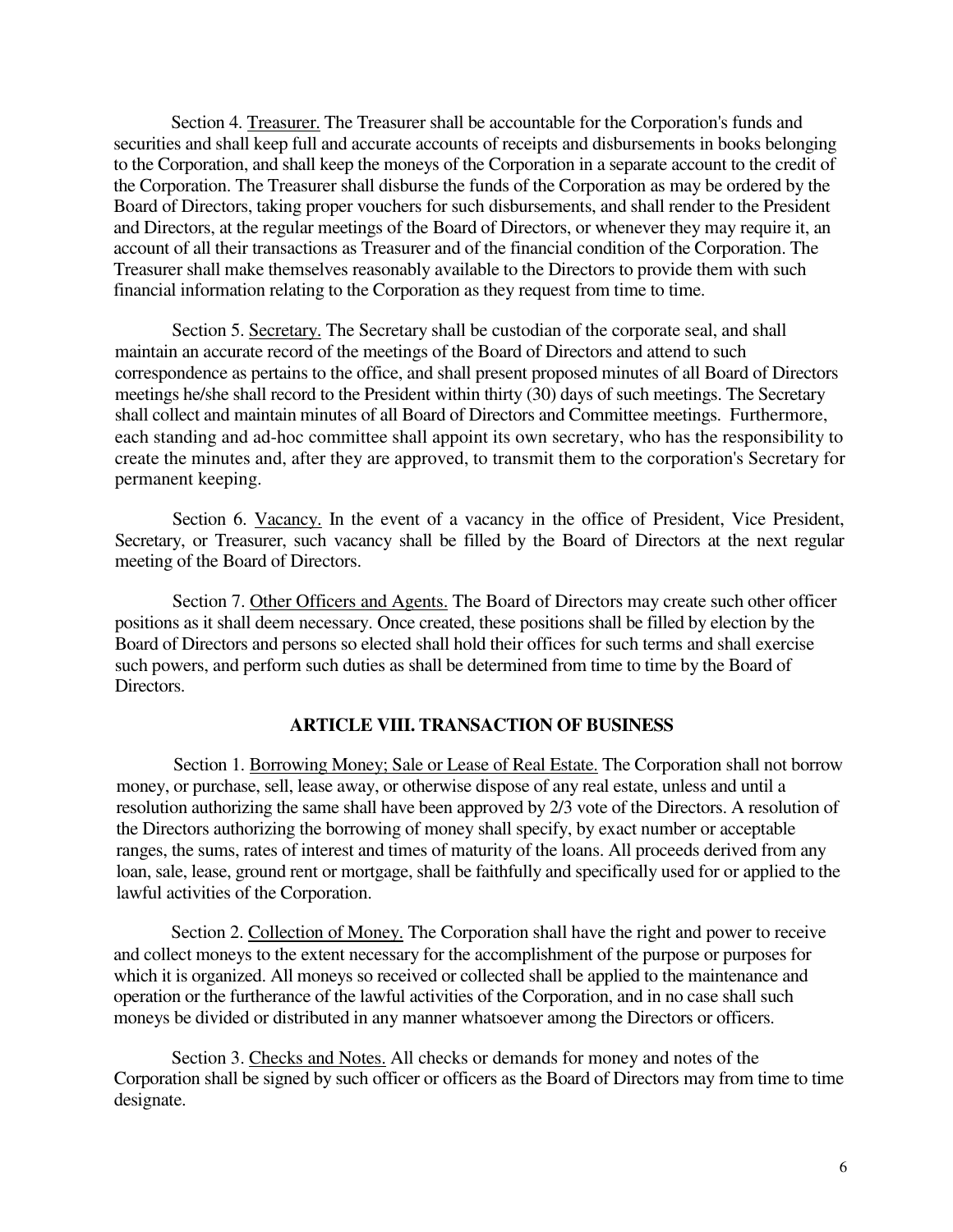#### **ARTICLE IX. ANNUAL STATEMENT**

Section 1. Annual Statement. The President shall cause the permanent staff of the Corporation to send to the Directors, no later than May 1, a full and complete report of the activities and affairs of the Corporation for the preceding year and provide an audited financial report showing income and expenses. The officers of the Corporation shall keep accurate accounts of all trust funds, if any, separate and apart from the other funds of the Corporation.

## **ARTICLE X. BOOKS AND RECORDS**

Section 1. Register. The Corporation shall keep at its registered office, records of the proceedings of the Board of Directors, a Directorship register giving the names of the Directors in alphabetical order and appropriate and complete records of its finances.

Section 2. Review of Records. Upon written request to the President stating the purpose thereof, every Director shall have the right to examine, at the Director's expense, in person, or by agent or attorney, at any reasonable time or times, for any reasonable purpose, the books of account, the Directorship register and the records of the proceedings of the Board of Directors.

## **ARTICLE XI. COMMITTEES**

Section 1. Committees. The Board of Directors may, from time to time, create one or more committees to perform such functions as they may determine. Each committee shall provide minutes and other reports of their meetings to the Secretary within thirty (30) calendar days after their meeting, and the Secretary shall forward a copy of such minutes and other reports to all Directors."

Section 2. Standing Committees. Standing committees of the Board of Directors shall be as follows: Executive; Finance; Nominating; Facilities; Personnel, Compensation and Benefits and Marketing

Sections 3. Appointment; Term. All members of standing committees other than the Executive Committee, and the chairs of such committees, (i) shall be appointed by the President to serve for a period of one year and (ii) may be re-appointed by the President at the end of any term. A person who is not a Director may serve on a Board Committee other than the Executive Committee or the Nominating Committee, but no Disqualified Person shall serve on any committee. The President shall be an ex-officio, non-voting member of all standing and special committees of the Board of Directors, except that the President shall have the right to vote as a member of the Executive Committee. Except as otherwise provided in these bylaws, the President shall have the power to fill vacancies occurring in any committee other than the Executive Committee and to remove and replace any member of any committee other than the Executive Committee at any time for any reason. A Director or other person may serve on more than one committee. Except as otherwise provided in these bylaws, a majority of the members of a committee shall constitute a quorum for the transaction of business by the committee.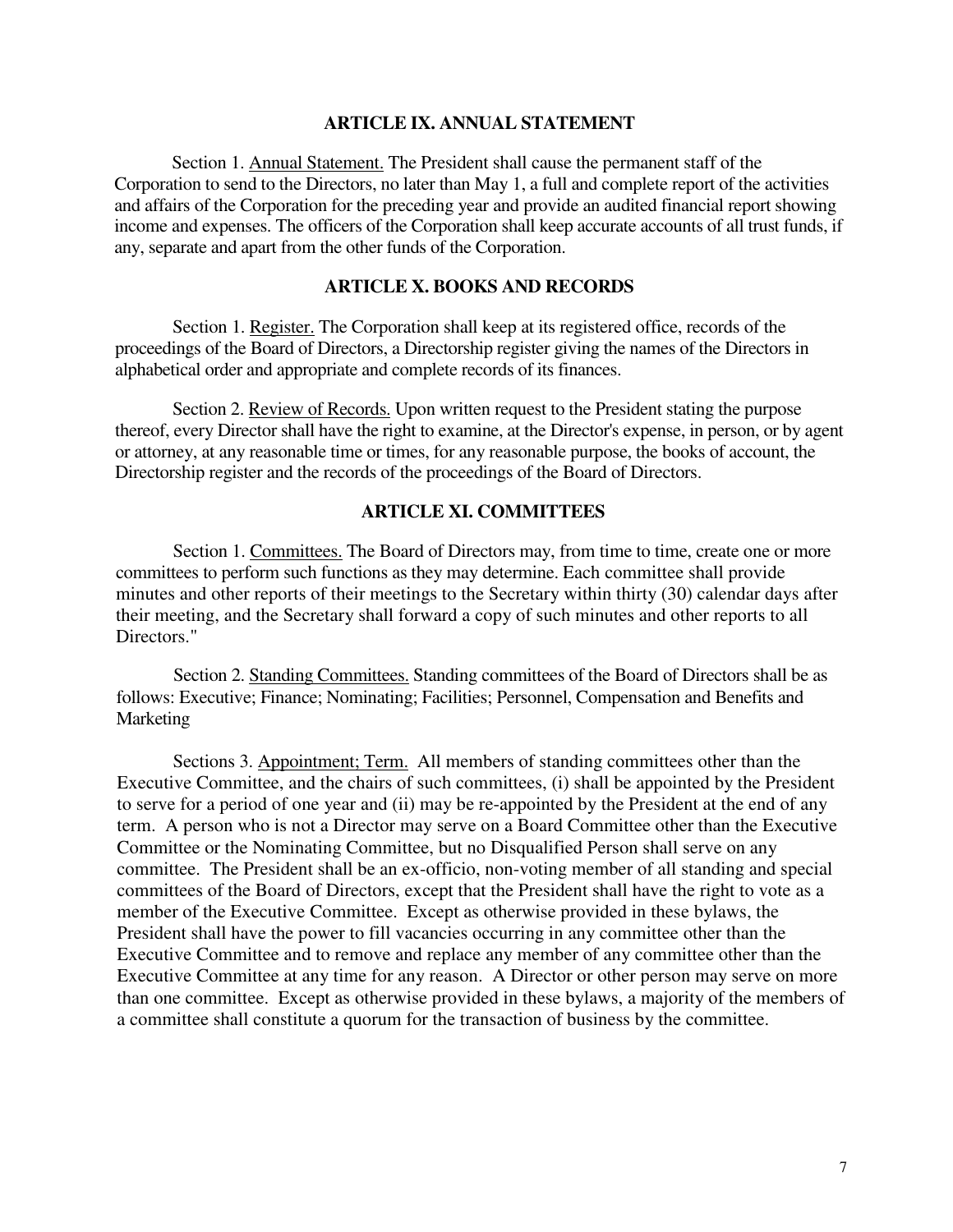## Section 4. Executive Committee.

(a) The Executive Committee shall consist of the President and two (2) Directors designated by the Board of Directors. The Executive Committee shall have power to transact business of the Board of Directors as may be necessary during the interim between Board meetings. For purposes hereof, the scope of the Committee's responsibility shall include and be limited to a state of affairs, facts or circumstances which would, absent expedited action by the Board of Directors, result in either (i) significant harm or damage to the Corporation or its assets or (ii) the loss, by the Corporation, of a significant opportunity or benefit. All members of the Executive Committee shall serve at the pleasure of the Board of Directors

(b) At any meeting of the Executive Committee, the presence (in person or as otherwise provided for in these Bylaws) of at least three (3) Directors of the committee shall be necessary to constitute a quorum for the transaction of business. One or more of the Directors may participate in a meeting of the Executive Committee by means of conference telephone or similar communications equipment by means of which all persons participating in the meeting can communicate with each other. Participation in a meeting by means of conference telephone or other communications equipment shall constitute presence in person at the meeting.

Section 5. Finance Committee. The Finance Committee shall have responsibility for reviewing and making recommendations to the Board of Directors concerning (i) each item of income and expenditure and the current status of each budget item, (ii) the annual budget, (iii) the appointment of the independent auditors, and (iv) such policies as may be necessary to assure the fiscal viability and integrity of the Corporation. The Finance Committee shall meet at least once per quarter - during the two-week period immediately before the regular meeting of the Board of Directors. Furthermore, the Corporation's professional accounting consultant should be present when setting the annual budget.

Section 6. Nominating Committee. The Nominating Committee shall be responsible for providing nominees for officers of the Corporation and as specified in Article V, Section 2 (a), for suggesting potential Directors to the Commissioners. The Nominating Committee shall be responsible for identifying, screening, initially contacting and determining the suitability of such potential nominees.

Section 7. Personnel, Compensation and Benefits. The Personnel, Compensation and Benefits Committee shall meet at least three (3) times per year, (i) review the hiring, performance evaluations and salaries of all employees of the Corporation and (ii) provide periodic recommendations to the Board of Directors with respect to the foregoing.

Section 8. Facilities Committee. The Facilities Committee shall be responsible for oversight of the Corporation's existing and future buildings, grounds, equipment, books and periodical collections, and utilities.

Section 9. Marketing Committee. The Marketing Committee shall support the development and implementation by the library marketing staff, a complete marketing communication plan, as approved by the Board of Directors. This Plan will include all corporate communications, public relations, promotions, identity standards (branding) and database marketing.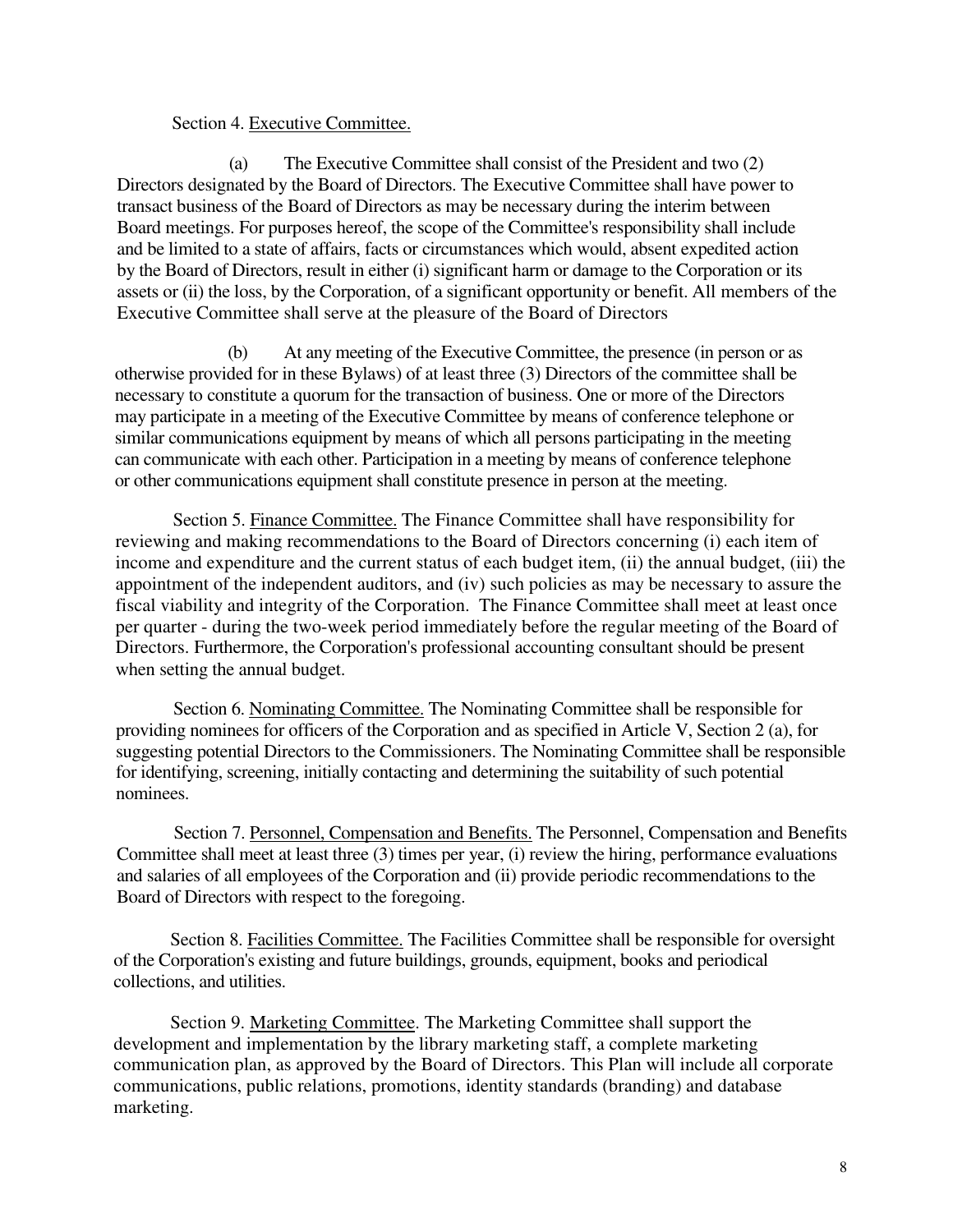Section 10. Other Committees. Other committees may be appointed from time to time by the President as approved by the Board of Directors for specific functions and responsibilities, provided that any committee which is not restricted to making recommendations to the Board of Directors but is authorized to exercise on its own any powers or authority of the Board of Directors shall (i) be established by resolution adopted by a majority of the directors in office, and (ii) consist solely of Directors who shall be appointed by and serve at the pleasure of the Board of Directors.

Section 11. Purpose and Responsibilities. All committees, standing and other, shall have a Director approved or prepared statement of purpose and responsibilities which will specify the assignments, responsibilities, conditions and the committee's relationship to the Board of Directors.

## **ARTICLE XII. CONFLICT OF INTEREST**

Section 1. Duty to Disclose. Directors and officers shall have an affirmative duty to disclose in writing in a timely fashion to the Board of Directors the material facts relative to any relationship or interest, financial or otherwise, which they, or any other corporation, partnership, association or other organization in which they have any interest, may have in any contract or transaction to which this Corporation is or is about to become a party.

Section 2. Bylaws; Certification. The President shall provide each Director and officer within thirty (30) days after his or her election or appointment, a copy of the Bylaws of this Corporation. Each Director and officer shall execute and certify that he or she has no conflict of interest, which requires disclosure under this Article XV which has not been disclosed.

### **ARTICLE XIII. AMENDMENTS TO BYLAWS**

Section 1. Amendment; Notice. Subject to the provisions of Article V, Section 3 hereof, the Bylaws may be amended at any meeting of the Directors by the affirmative vote of three-fourths  $(3/4<sup>ths</sup>)$  of the Directors then in office, provided that the amendments are not inconsistent with the provisions of the Articles of Incorporation.

## **ARTICLE XIV. LIMITATION OF PERSONAL LIABILITY OF DIRECTORS AND OFFICERS, INDEMNIFICATION OF DIRECTORS, OFFICERS AND OTHER AUTHORIZED REPRESENTATIVES**

Section 1. General. The purposes of this Article XIV are to (i) limit, under defined circumstances, any liability which Directors or officers may incur, or become subject to, in connection with the performance of their duties for the Corporation and (ii) provide indemnity and payment of expense for Directors and officers in the event that a third party commences an action against any of them relating to the Corporation. The provisions of this Article are necessary in order to attract and retain qualified persons to serve as Directors and officers.

Section 2. Limitation of Personal Liability. A Director or officer of the Corporation shall not be personally liable for monetary damages as such for any action taken, or any failure to take action, unless:

(a) the Director or officer has materially breached or failed to perform in all material respects the duties of his or her office: and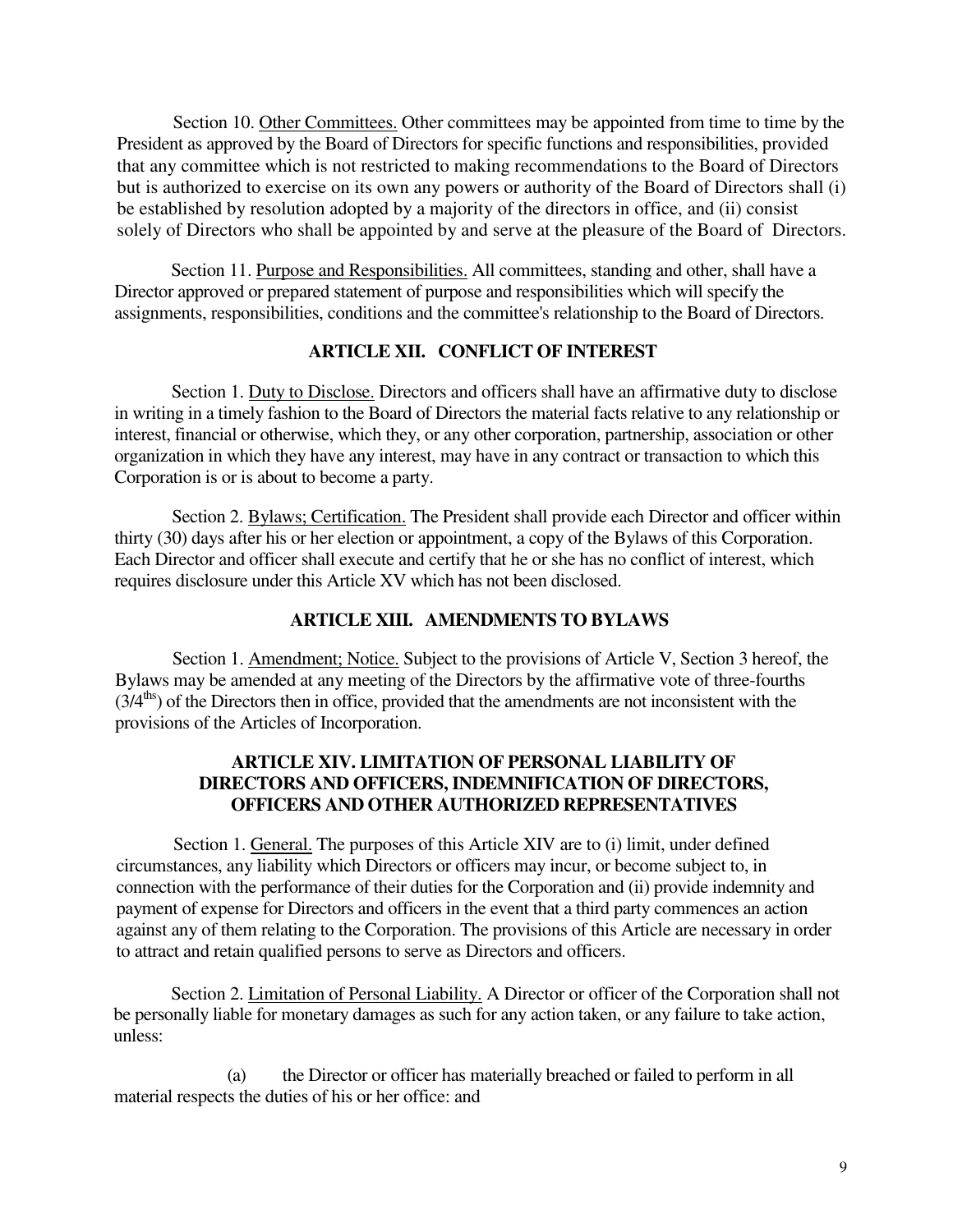(b) the breach or failure to perform constitutes self dealing, willful misconduct or recklessness.

The provisions of this Section shall not apply to:

(a) the responsibility or liability of a Director or officer pursuant to any criminal statute; or

(b) the liability of a Director or officer for the payment of taxes pursuant to local, state or federal law.

Sections 3. Indemnification in Third Party Proceedings. The Corporation shall indemnify and defend any person who was or is a party or is threatened to be made a party to any threatened, pending or completed action, suit or proceeding, whether civil, criminal, administrative or investigative (other than an action by or in the right of the Corporation) by reason of the fact that he or she is or was a representative of the Corporation, or is or was serving at the request of the Corporation as a representative of another corporation, partnership, joint venture, trust or other enterprise, against expenses (including attorney's fees), judgments, fines and amounts paid in settlement in connection with such action, suit or proceedings if he acted in good faith and in a manner reasonably believed to be in, or not opposed to, the best interests of the Corporation, and, with respect to any criminal action, no reasonable cause to believe his/her conduct was unlawful. The termination of or proceeding by judgment, order, settlement, conviction, or upon a plea of guilty or its equivalent, shall not of itself create a presumption that the person did not act in good faith and in a manner which he or she reasonably believed to be in, or not the best interest of the Corporation, and, with respect to any criminal action, that his or her conduct was unlawful.

Section 4. Indemnification in Derivative Actions. The Corporation shall indemnify and defend any person who was or is a party or is threatened to be made a party to any threatened, pending or completed action or suit by or in the right of the Corporation to procure a judgment in its favor by reason of the fact that he or she is or was a representative of the Corporation, or is or was serving at the request of the Corporation as a representative of another corporation, partnership, joint venture, trust or other enterprise against expenses (including attorney's fees) actually and reasonably incurred in connection with the defense or settlement of such action or suit if he or she acted in good faith and in a manner he or she reasonably believed to be in, or not opposed to, the best interests of the Corporation and except that no indemnification shall be made in respect of any claim, issue or matter as to which such person shall have been adjudged by a court of competent jurisdiction to be liable for gross negligence or willful misconduct in the performance of his or her duty to the Corporation.

Section 5. Advancing Expenses. Expenses incurred in defending a civil or criminal action, suit or proceeding shall be paid by the Corporation in advance of the final disposition of such action, suit or proceeding upon receipt of an undertaking by or on behalf of the representative to repay such amount in the event that it shall ultimately be determined by a court of competent jurisdiction that he is not entitled to be indemnified by the Corporation, as authorized in Sections 1 through 4 above.

Section 6. Indemnification of Former Representatives. Each such indemnity shall continue as to a person who has ceased to be a representative of the Corporation and shall inure to the benefit of the heirs, executors and administrators of such person.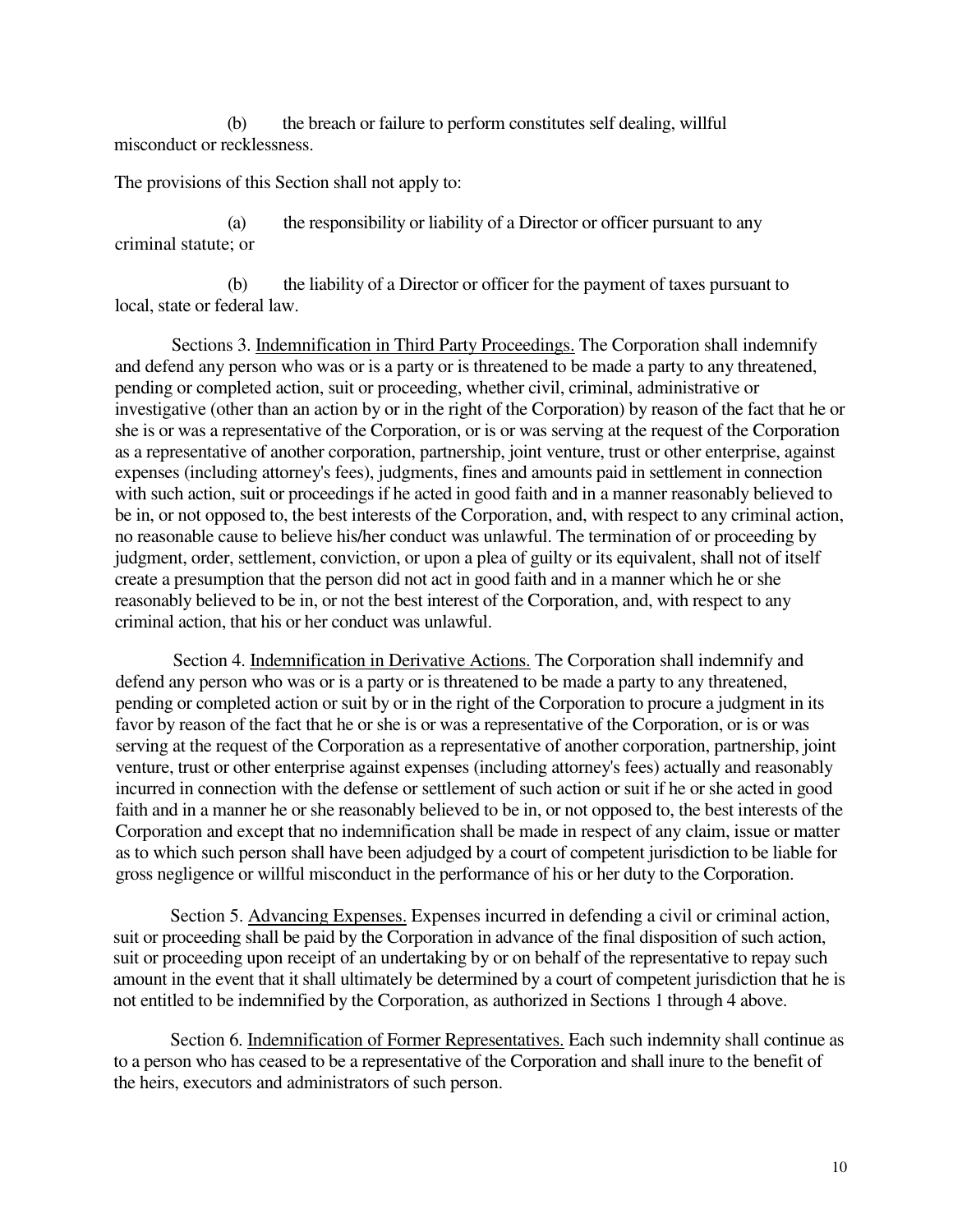Section 7. Insurance. The Corporation shall have the power to purchase and maintain insurance on behalf of any person who is or was a Director, officer, employee or agent of the Corporation or is or was serving at the request of the Corporation as a Director, officer, employee or agent of another corporation, partnership, joint venture, trust or other enterprise against any liability asserted against such person and incurred by such person in any capacity or arising out of such person's status as such, whether or not the Corporation would otherwise have the power to indemnify such person against such liability.

Section 8. Reliance on Provisions. Each person who shall act as an authorized representative of the Corporation shall be deemed to be doing so in reliance upon the rights of indemnification provided by this Article.

## **ARTICLE XV. INTERESTED DIRECTORS OR OFFICERS; QUORUM**

Section 1. General Rule. A contract or transaction between the Corporation and one or more of its officers or Directors or between the Corporation and another corporation, partnership, association, or other organization in which one or more of its Directors or officers are Directors or officers, or have a financial interest, shall not be void or voidable solely for that reason, or solely because the Director or officer is present at or participates in the meeting of the Board of Directors which authorizes the contract or transaction, or solely because his or their votes are counted for that purpose, if:

(a) the material facts as to the relationship or interest and as to the contract or transaction are disclosed or are known to the Board of Directors as appropriate, and the Directors or the Board as appropriate, in good faith authorizes the contract or transaction by the affirmative votes of a majority of the disinterested Directors, even though the disinterested Directors are less than a quorum;

(b) the material facts as to the relationship or interest and as to the contract or transaction are disclosed or are known to the Directors, as appropriate, and the contract or transaction is specifically approved in good faith by vote of the Directors, as appropriate; or

(c) the contract or transaction is fair as to the Corporation as of the time it is authorized, approved or ratified by the Board of Directors.

Section 2. Quorum. Interested Directors may be counted in determining the presence of a quorum at a meeting of the Board of Directors which authorizes a contract or transaction specified in Section 1 above.

# **ARTICLE XVI. NOTICE GENERALLY; MISCELLANEOUS**

Section 1. Manner of Giving Notice. Whenever written notice is required to be given to any person under the provisions of the NCL or by the Articles of Incorporation or these Bylaws, except as otherwise provided in these Bylaws, it may be given to the person either personally or by sending a copy thereof by regular first class mail, with proof of mailing; by certified mail, postage prepaid, with return receipt requested; by telegram (with messenger service specified); by facsimile (with answer back received); or by courier service, charges prepaid, to the address (or to the facsimile number) of the person appearing on the books of the Corporation. If the notice is sent by mail, telegraph or courier service, it shall be deemed to have been given to the person entitled thereto when deposited in the United States mail or with a telegraph office or courier service for delivery to that person. A notice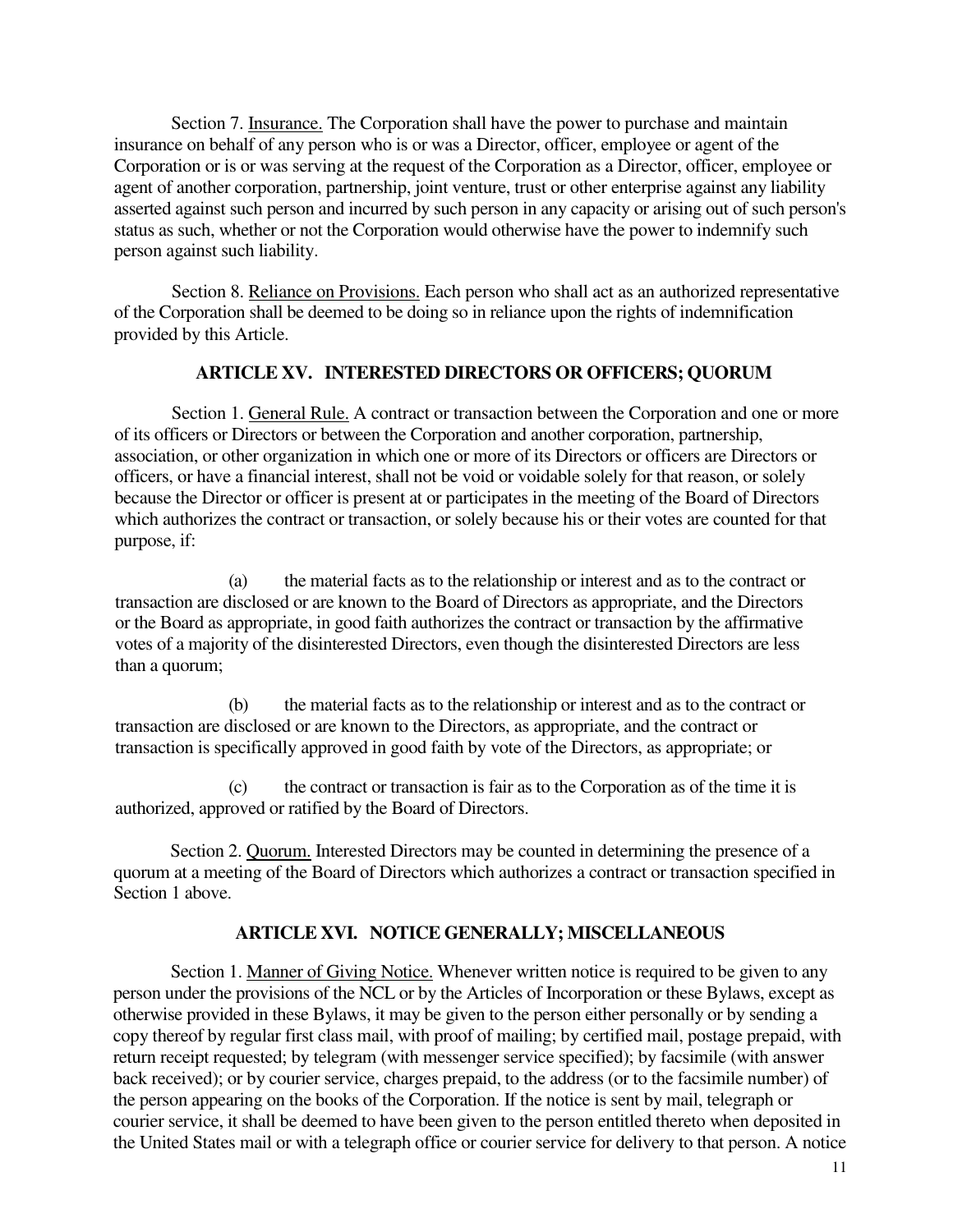of meeting shall specify the place, day and hour of the meeting and any other information required by an other provision of the NCL, the Articles of Incorporation or these Bylaws.

Section 2. Waiver of Notice.

(a) Written Notice. Whenever any written notice is required to be given under the provisions of NCL, the Articles of Incorporation or these Bylaws, a waiver thereof in writing, signed by the person or persons entitled to the notice, whether before or after the time stated therein, shall be deemed equivalent to the giving of the notice. Neither the business to be transacted at, nor the purpose of a meeting need be specified in the waiver of notice of the meeting.

(b) Waiver by Attendance. If a person is not given proper notice of a meeting, attendance of such person at such meeting shall constitute a waiver of notice of the meeting except where a person attends the meeting for the express purpose of objecting, at the beginning of the meeting, to the transaction of any business because the meeting was not lawfully called or convened.

Sections 3. Default Provisions; Miscellaneous Voting Provisions.

(a) Robert's Rules. To the extent that any procedural aspects relating to the governance of the Corporation are not regulated by the NCL, the Library Code, the Articles of Incorporation or these Bylaws, then such matters shall be governed by Robert's Rules of Order.

(b) Majority Vote. Except as may otherwise be provided in these Bylaws, the required vote for any action by the Directors or the Directors shall be the affirmative vote of a simple majority of the votes cast at a duly convened meeting. A tie vote shall not constitute a simple majority and shall result in the defeat of the action under consideration.

Section 4. Gender, etc. Unless expressly provided otherwise in these Bylaws or the context requires otherwise, the singular shall mean the plural, the plural shall mean the singular and the use of any gender shall include all genders.

## **ARTICLE XVII. DISSOLUTION**

Section 1 . Upon the dissolution or other termination of the Corporation, no part of the property of the Corporation or any of the proceeds shall be distributed to or inure to the benefit of any of the or members of the Board of Directors of the Corporation, but all such property and proceeds, subject to the discharge of valid obligations of the Corporation, and to the applicable provisions of the NCL, shall be distributed as directed by the Board of Directors of the Corporation to and among, in the following order of preference: the Emmaus Library, the Allentown Library, or to such other organization or organizations organized and operated for purposes similar to those of the Corporation, provided such recipient or recipients shall at the time qualify as an exempt organization or organizations under Section 501(c)(3) of the Internal Revenue Code of 1986, as amended (or corresponding provision of any future United States Internal Revenue Law.